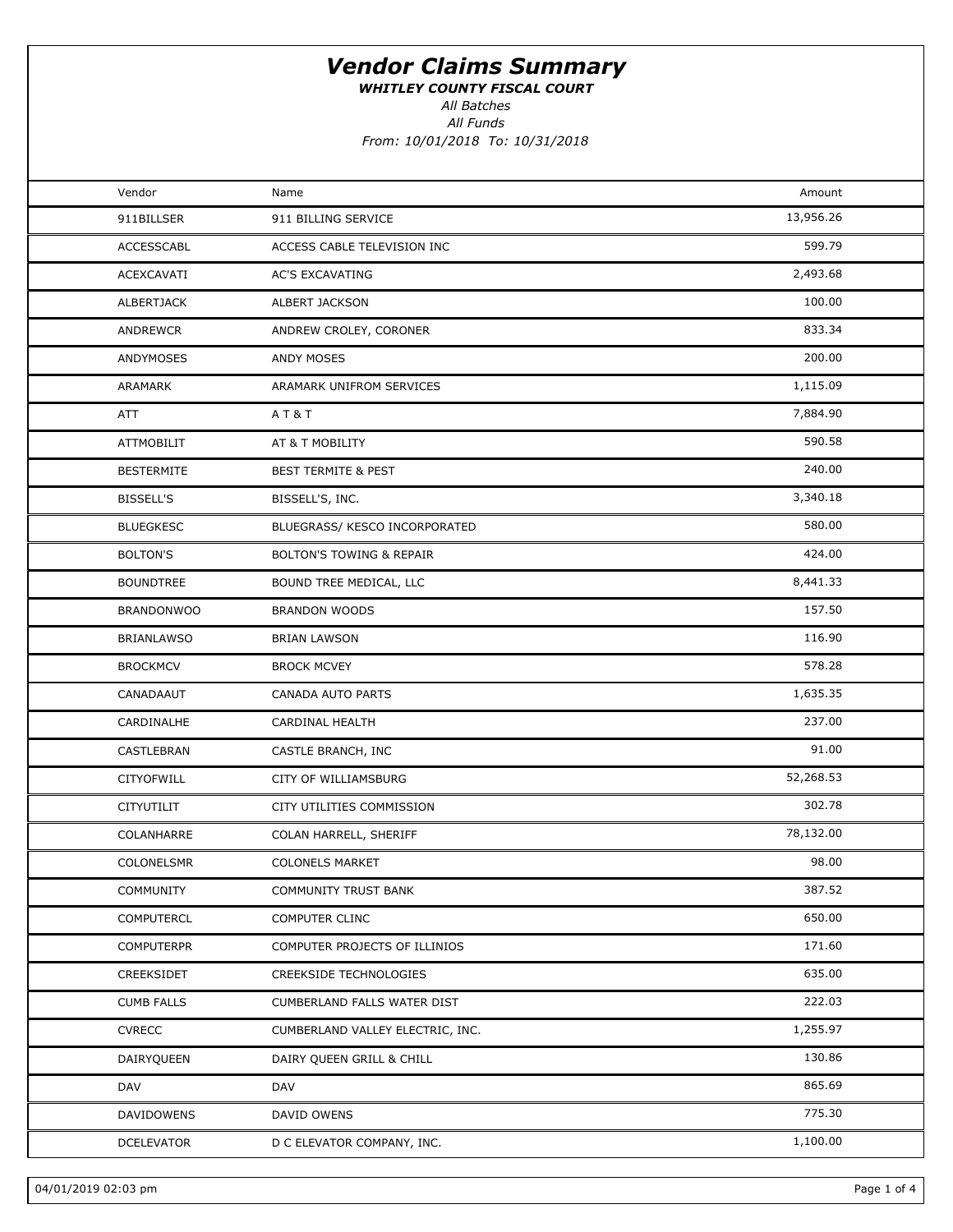WHITLEY COUNTY FISCAL COURT

All Batches

All Funds

| Vendor            | Name                                | Amount    |  |
|-------------------|-------------------------------------|-----------|--|
| DELTADEN          | DELTA DENTAL OF KENTUCKY            | 1,694.90  |  |
| <b>DELTAGAS</b>   | DELTA NATURAL GAS CO., INC.         | 1,014.04  |  |
| ELLISONSAN        | ELLISON SANITARY SUPPLY CO., INC.   | 463.55    |  |
| EMBLEMENTE        | EMBLEM ENTERPRISES INC.             | 347.02    |  |
| EMCONHOMEG        | EMCON HOME GUARD, INC.              | 400.00    |  |
| EMERGMEDP         | EMERGENCY MEDICAL PRODUCTS, INC     | 4,326.48  |  |
| <b>ENVIRWASTE</b> | ENVIRONMENTAL WASTE SYSTEMS, LLC    | 280.00    |  |
| <b>EVAPAR</b>     | <b>EVAPAR</b>                       | 1,264.00  |  |
| <b>EVERBANKCO</b> | TIAA COMMERICAL FINANCE INC         | 334.93    |  |
| <b>EZCOUNTRY</b>  | EZ COUNTRY                          | 495.00    |  |
| <b>FIRSTRESPO</b> | FIRST RESPONSE OF THE BLUEGRASS     | 400.00    |  |
| <b>FLEETMATIC</b> | FLEETMATICS USA, LLC                | 300.00    |  |
| GEDRIVEIN         | G & E DRIVE-IN                      | 60.00     |  |
| GREATAMERI        | GREAT AMERICA FINANCIAL SERVICES    | 197.97    |  |
| HARDEE'S          | HARDEE'S                            | 91.80     |  |
| HARPPRINTI        | HARP ENTERPRISES, INC.              | 5,045.02  |  |
| HAZARDFIRE        | HAZARD FIRE & SAFETY CO LLC         | 170.00    |  |
| HIGHBRIDGE        | HIGHBRIDGE SPRING WATER CO, INC.    | 460.40    |  |
| <b>HILTONLEXD</b> | HILTON LEXINGTON/DOWNTOWN           | 1,916.25  |  |
| HINKLECONT        | HINKLE CONTRACTING COMPANY LLC      | 21,794.56 |  |
| <b>HOLSTONGAS</b> | <b>HOLSTON GASES</b>                | 2,961.19  |  |
| HUMANA            | HUMANA HEALTH PLAN, INC.            | 60,629.45 |  |
| <b>ICUSURVEL</b>  | I.C.U. SURVEILLANCE                 | 175.00    |  |
| IGA               | HOMETOWN IGA #57                    | 172.38    |  |
| INTERSTCON        | INTERSTATE CONSTRUCTION PRODUCTS    | 850.00    |  |
| <b>JEFFGRAY</b>   | JEFFREY L. GRAY                     | 84.92     |  |
| <b>JELLICOCOM</b> | JELLICO COMMUNITY HOSPITAL          | 50.00     |  |
| JOEHILLELE        | JOE HILL ELECTRICAL                 | 390.00    |  |
| <b>JOHNCOINC</b>  | JOHNCO, INC.                        | 190.66    |  |
| <b>JOHNNYWHE</b>  | JOHNNY WHEELS OF WILLIAMSBURG, INC  | 188.95    |  |
| <b>JOHNSONCON</b> | JOHNSON CONTROLS FIRE PROTECTION LP | 38.04     |  |
| <b>JOSHCRAWFO</b> | <b>JOSH CRAWFORD</b>                | 500.00    |  |
| KACO              | K A C O ALL LINES FUND              | 45,123.73 |  |
| KACOLEAS          | KACO LEASING TRUST                  | 2,605.78  |  |
|                   |                                     |           |  |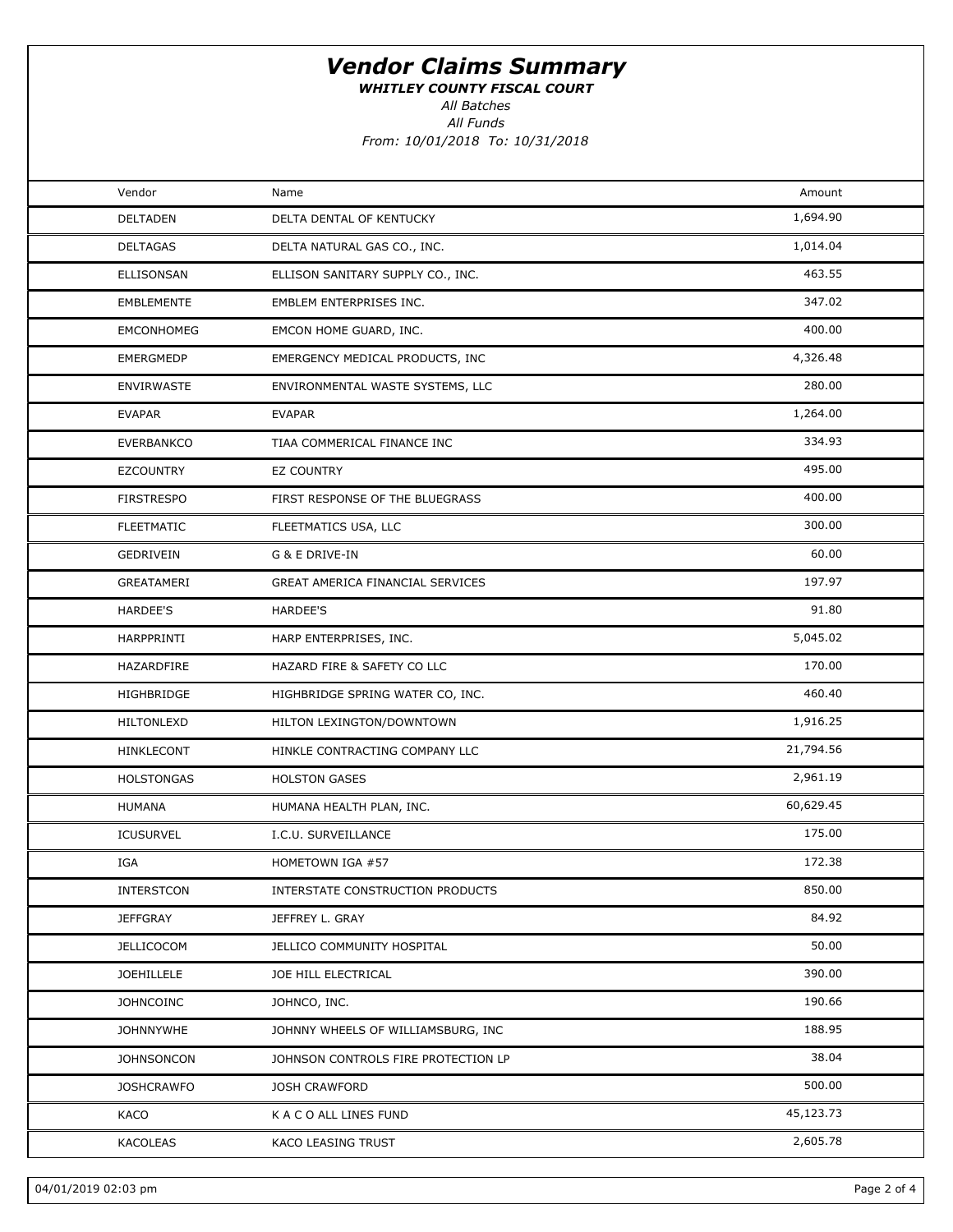WHITLEY COUNTY FISCAL COURT

All Batches

All Funds

| Vendor            | Name                                | Amount    |  |
|-------------------|-------------------------------------|-----------|--|
| <b>KACOW</b>      | KACO WORKERS COMPENSATION FUND      | 35,928.87 |  |
| <b>KAYSCHWART</b> | KAY SCHWARTZ, COUNTY CLERK          | 37.00     |  |
| KELLWELLFO        | KELLWELL FOOD MANAGEMENT            | 29,195.52 |  |
| KELLYHAR          | <b>KELLY HARRISON</b>               | 43.69     |  |
| KENTUCKYUT        | KU                                  | 14,813.65 |  |
| <b>KENWAYDIS</b>  | <b>KENWAY DISTRIBUTORS</b>          | 1,995.23  |  |
| KIMMEDLEY         | <b>KIM MEDLEY</b>                   | 114.45    |  |
| KNOXCOUTIL        | KNOX COUNTY UTILITIES COMMISSION    | 53.41     |  |
| KNOXWHITLE        | KNOX-WHITLEY ANIMAL SHELTER, INC.   | 10,000.00 |  |
| <b>KYASSOC</b>    | KY ASSOCIATION OF COUNTIES          | 1,820.00  |  |
| <b>KYJAILERS</b>  | KENTUCKY JAILERS ASSOCIATION        | 450.00    |  |
| <b>KYSTATETRE</b> | KENTUCKY STATE TREASURER            | 14,481.46 |  |
| <b>LIDAPOWERS</b> | LIDA J. POWERS                      | 681.68    |  |
| LONNIEFOLE        | LONNIE FOLEY                        | 200.00    |  |
| LYKINSOILC        | LYKINS OIL COMPANY                  | 15,864.58 |  |
| MTVALLEYIN        | MOUNTAIN VALLEY INSURANCE           | 5,896.78  |  |
| NIGOVERNME        | NI GOVERNMENT SERVICES, INC.        | 73.73     |  |
| NORVEXSUPP        | NORVEX SUPPLY                       | 2,857.91  |  |
| OWENSAUTO         | <b>OWENS AUTO PARTS</b>             | 117.00    |  |
| PAGEWOLFBE        | PAGE, WOLFBURG & WIRTH, LLC         | 250.00    |  |
| PDS               | PRECISION DUPLICATING SOLUTIONS INC | 224.06    |  |
| PEARSONEDU        | PEARSON EDUCATION, INC              | 3,706.00  |  |
| PHYSIOCONT        | PHYSIO CONTROL                      | 5,198.40  |  |
| PREFERREDL        | PREFERRED LAB SERVICE               | 840.00    |  |
| PREWITTFAR        | PREWITT FARM SUPPLY                 | 154.39    |  |
| QUALITYCAR        | QUALITY CARE AUTO SERVICE           | 21,818.52 |  |
| QUILL             | <b>QUILL CORPORATION</b>            | 951.90    |  |
| REMCOMPA          | REM COMPANY, INC.                   | 598.72    |  |
| RONBOWLING        | RON BOWLING                         | 240.00    |  |
| SEAPPARATU        | SOUTHEAST APPARATUS, LLC            | 68.20     |  |
| SENIORCITI        | SENIOR CITIZENS OF WHITLEY COUNTY   | 5,000.00  |  |
| SHEREEREYN        | SHEREE REYNOLDS                     | 110.19    |  |
| SOEASTEME         | SOUTHEASTERN EMERGENCY EQUIP.       | 3,852.54  |  |
| SOUTHKYTRU        | SOUTH KY TRUCK SERVICE, LLC         | 720.30    |  |